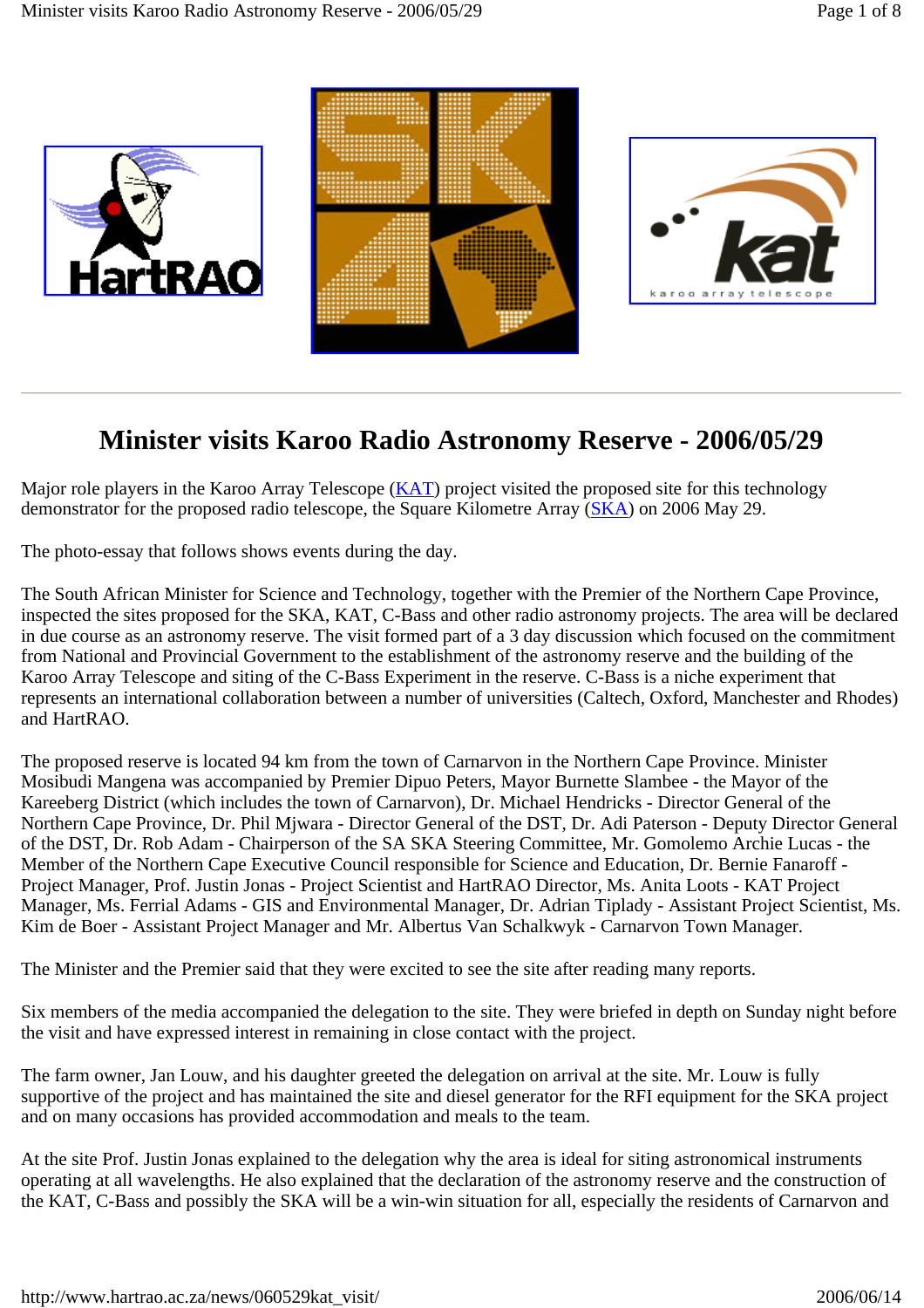the surrounding areas. He explained that:

- tar roads will be constructed to the site
- grid power will be extended to the site
- it is likely that the airstrip at Carnarvon will be tarred
- a Tb/s optical fibre cable will provide Carnarvon with the fastest internet access in South Africa
- jobs will be created by the construction projects science and
- engineering capacity in the Northern Cape will be enhanced through cooperation between the SA SKA Project Office and the National Higher Education Institute in Kimberley.

In discussions the following day, the DST and the Northern Cape Government agreed to establish a working group to ensure that the necessary infrastructure is installed for the site and that the Environmental Impact Assessment and geotechnical investigations are carried out rapidly. The working group has already started its work. The Northern Cape Government has appointed a project champion - Edcent Williams, head of the Science and Education Department, a project executive - Michelle Ishmail, and a project manager - Paki Monyobo. Ferrial Adam will coordinate the work of the SA SKA Project Office on the infrastructure project. The working group will be supervised by a top-level team, consisting of the Directors General of the DST and of the Northern Cape, with senior officials, and will report to the Executive Committee of the Northern Cape Government and to the SA SKA Steering Committee. This senior committee will meet at least four times over the year.

A sub-group of the working group has been established to work on setting up courses at the National Institute of Higher Education in Kimberley on Digital Signal Processing and RF Engineering. Telkom has expressed interest in providing resources for these courses. The sub-group will also work on the development of artisan skills for the project with the further education institutions in the Northern Cape.



Click on image for LARGE version

The Beech Kingair with VIPs arrives at Carnarvon in the central Karoo.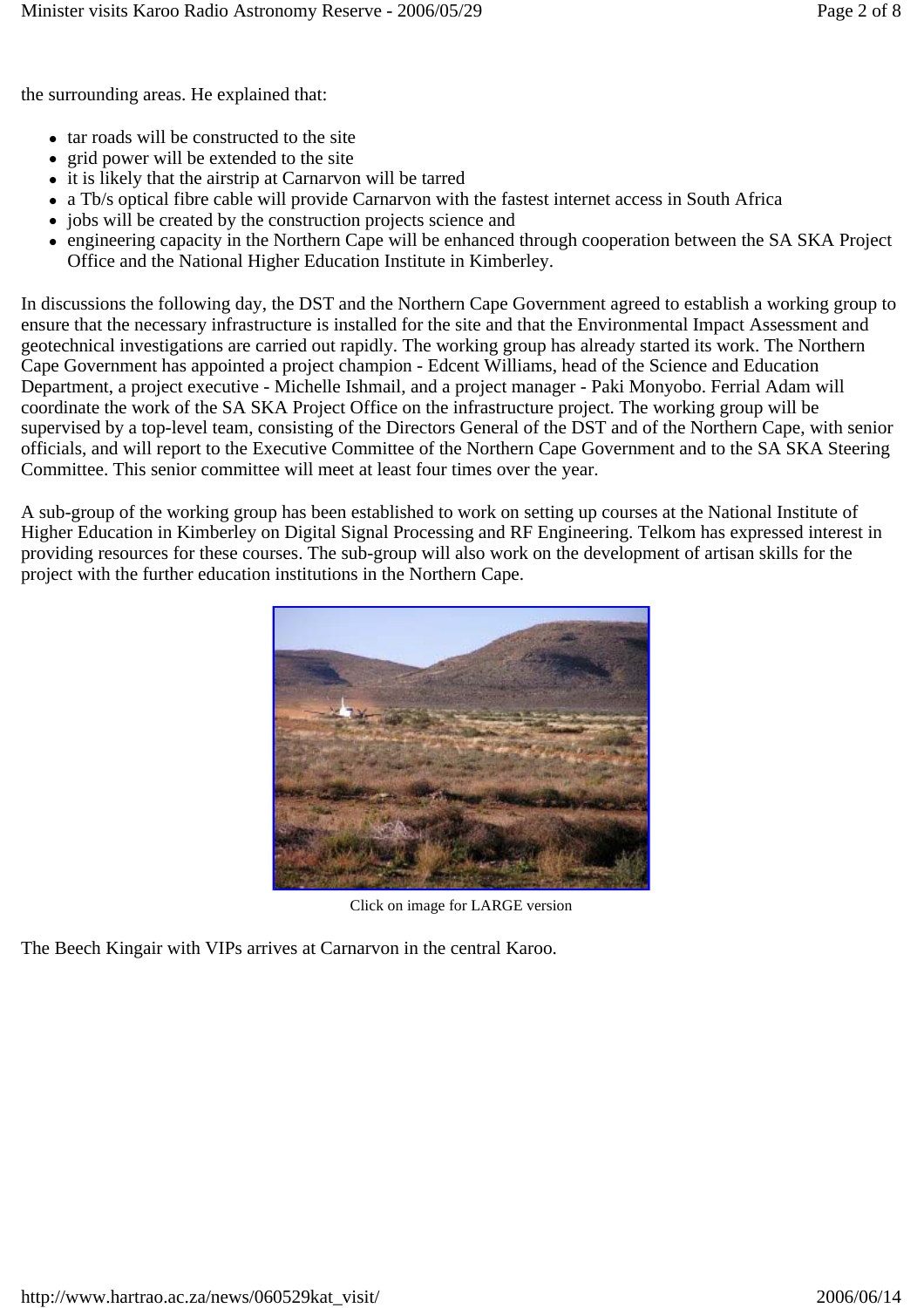

Click on image for LARGE version

SA SKA Assistant Project Manager Ms. Kim de Boer watches the aircraft taxi in.



Click on image for LARGE version

VIPs disembark from the aircraft. Prof. Justin Jonas in the red windcheater, and Dr. Adrian Tiplady on his right welcome Dr. Rob Adam in the red cap. Ms. Anita Loots, KAT Project Manager, looks on purposefully on the left, camera in hand.



Click on image for LARGE version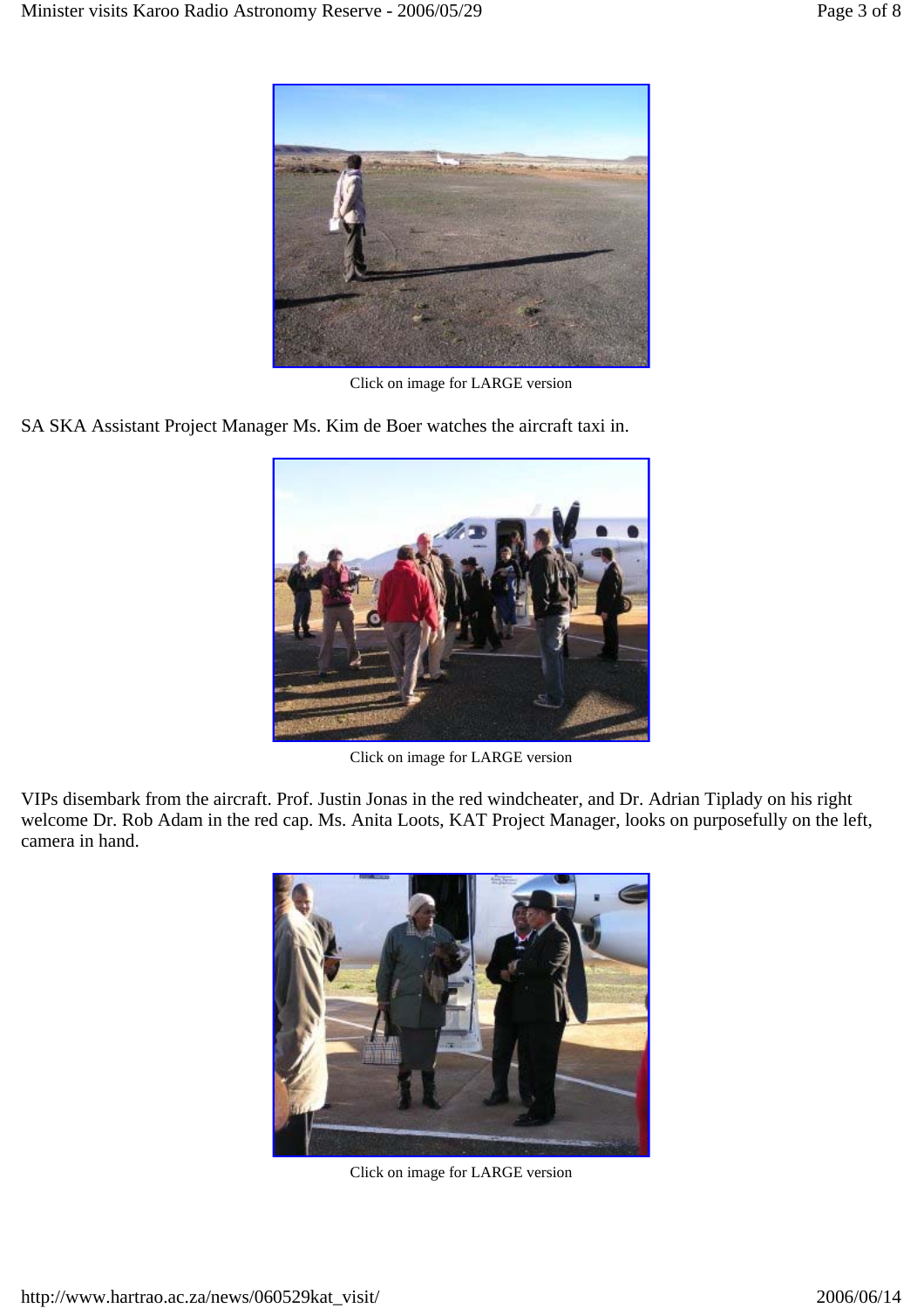Northern Cape Premier Dipuo Peters with the Mayor of the Kareeberg District, Burnette Slambee.



Click on image for LARGE version

Arriving at the KAT site near Carnarvon. Prof. Jonas on the left is welcomed by Mr. Jan Louw, the farm owner, on the right.



Click on image for LARGE version

Director General of the Department of Science and Technology (DST) Dr. Phil. Mjwara, Chairperson of the SA SKA Steering Committee Dr. Rob. Adam, Minister of Science and Technology Mosibudi Mangena, Premier of the Northern Cape Province Elizabeth Dipuo Peters, and the Mayor of the Kareeberg District, Burnette Slambee.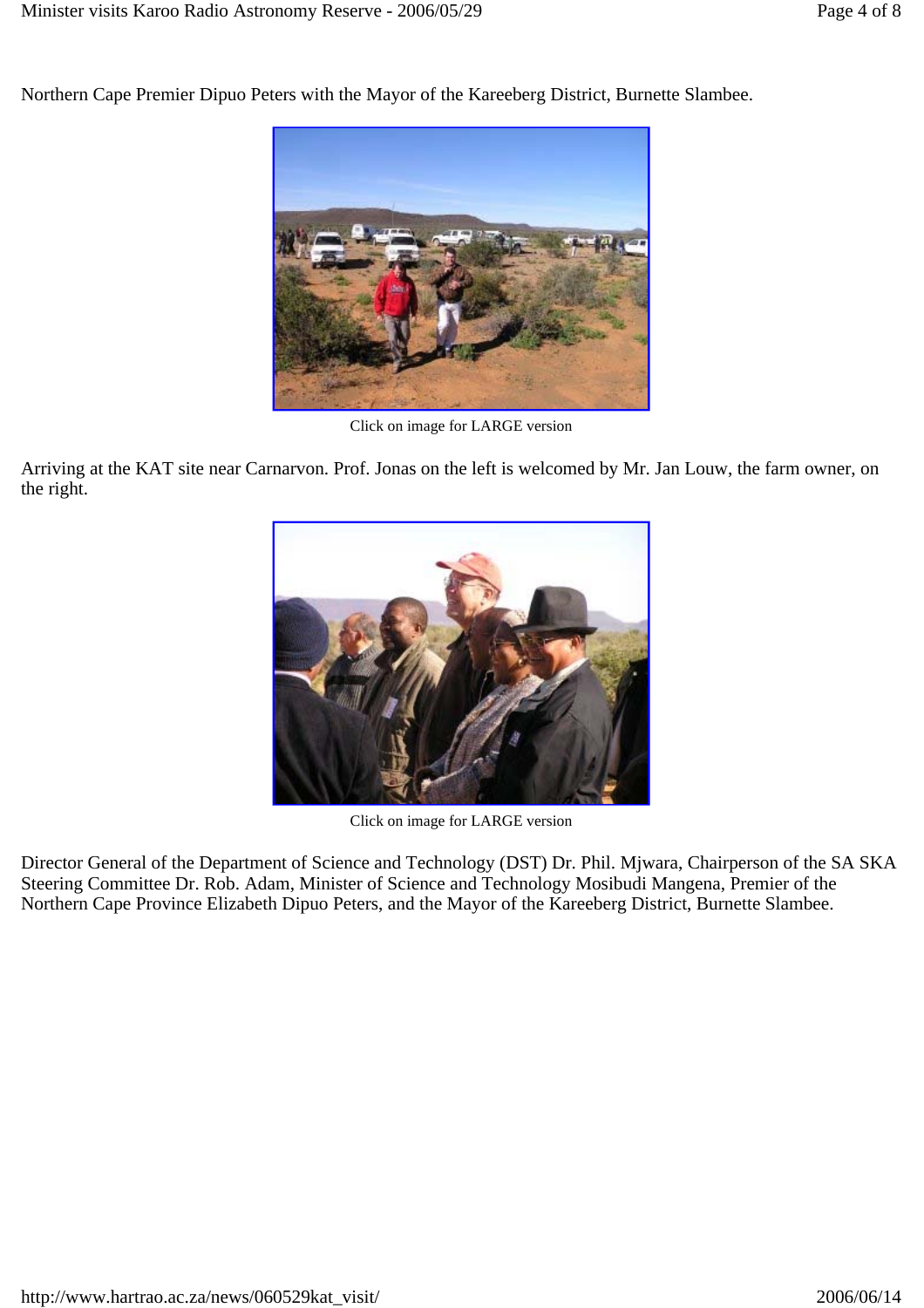

Click on image for LARGE version

SKA Project Manager Dr. Bernie Fanaroff with Premier of the Northern Cape Province Elizabeth Dipuo Peters.



Click on image for LARGE version

The visitors at the SKA/SA Radio Frequency Interference (RFI) monitoring systems. Prof Jonas is giving the assembled visitors an impromptu lecture on radio astronomy. The antenna and mast to the left are part of one of the three mobile RFI measurement systems designed and built by Rhodes students.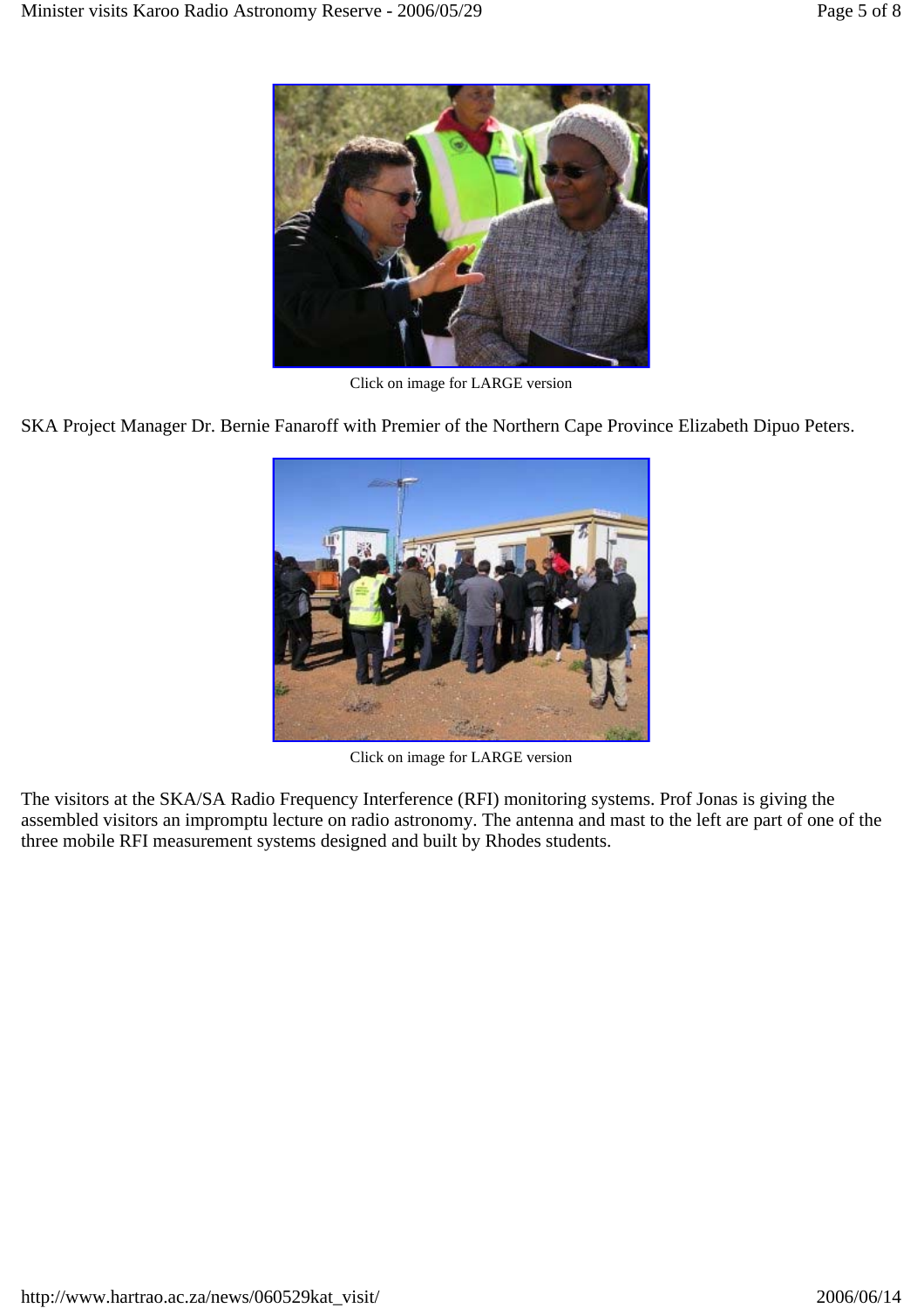

Click on image for LARGE version

Director General of the Department of Science and Technology (DST) Dr. Phil. Mjwara with Chairperson of the SA SKA Steering Committee, Dr. Rob. Adam.



Click on image for LARGE version

DST Minister Mosibudi Mangena listens closely.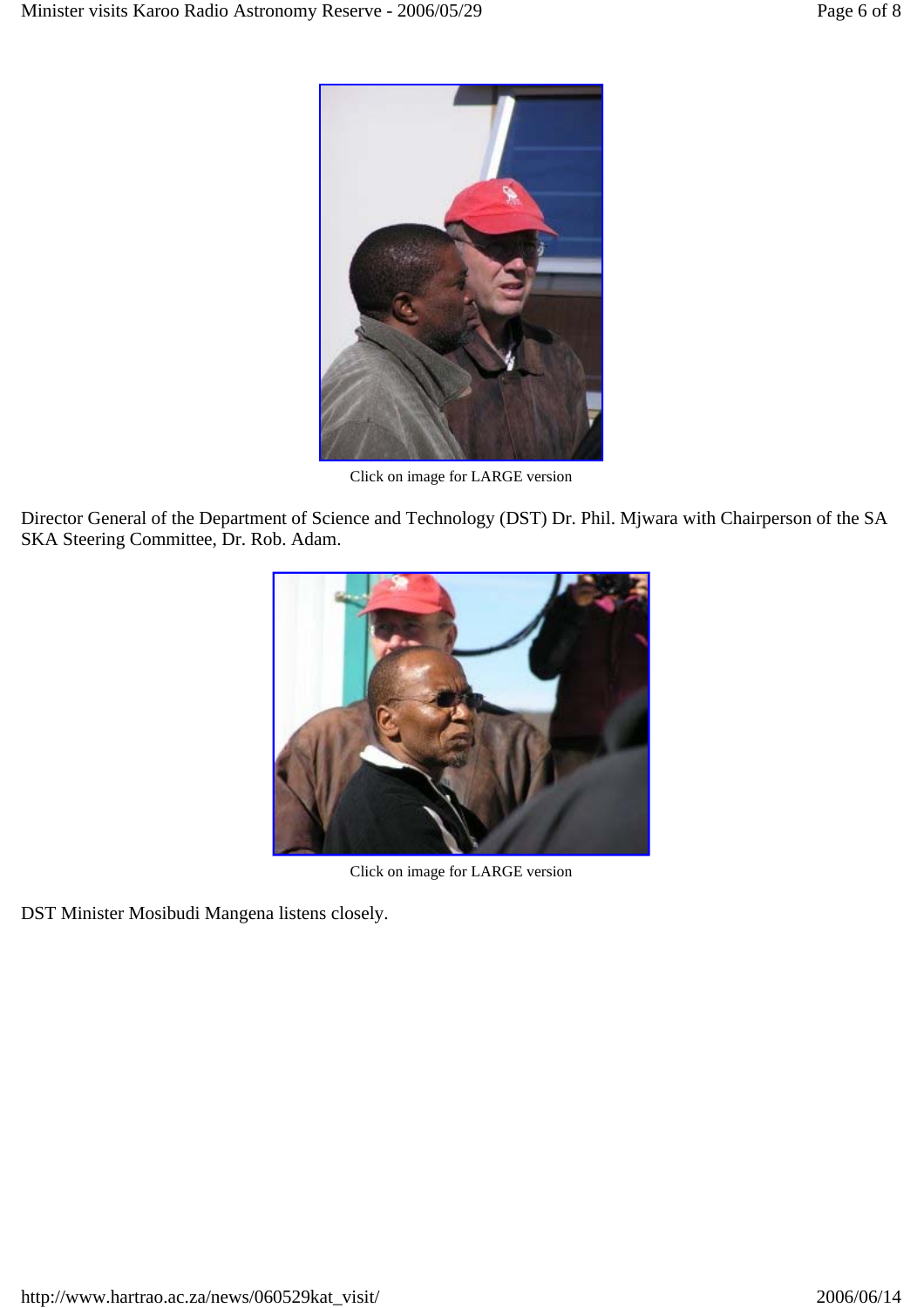

Click on image for LARGE version

SA SKA Project Scientist Prof. Justin Jonas describes the RFI systems.



Click on image for LARGE version

Farm owner Mr. Jan Louw and his daughter with Minister Mangena.